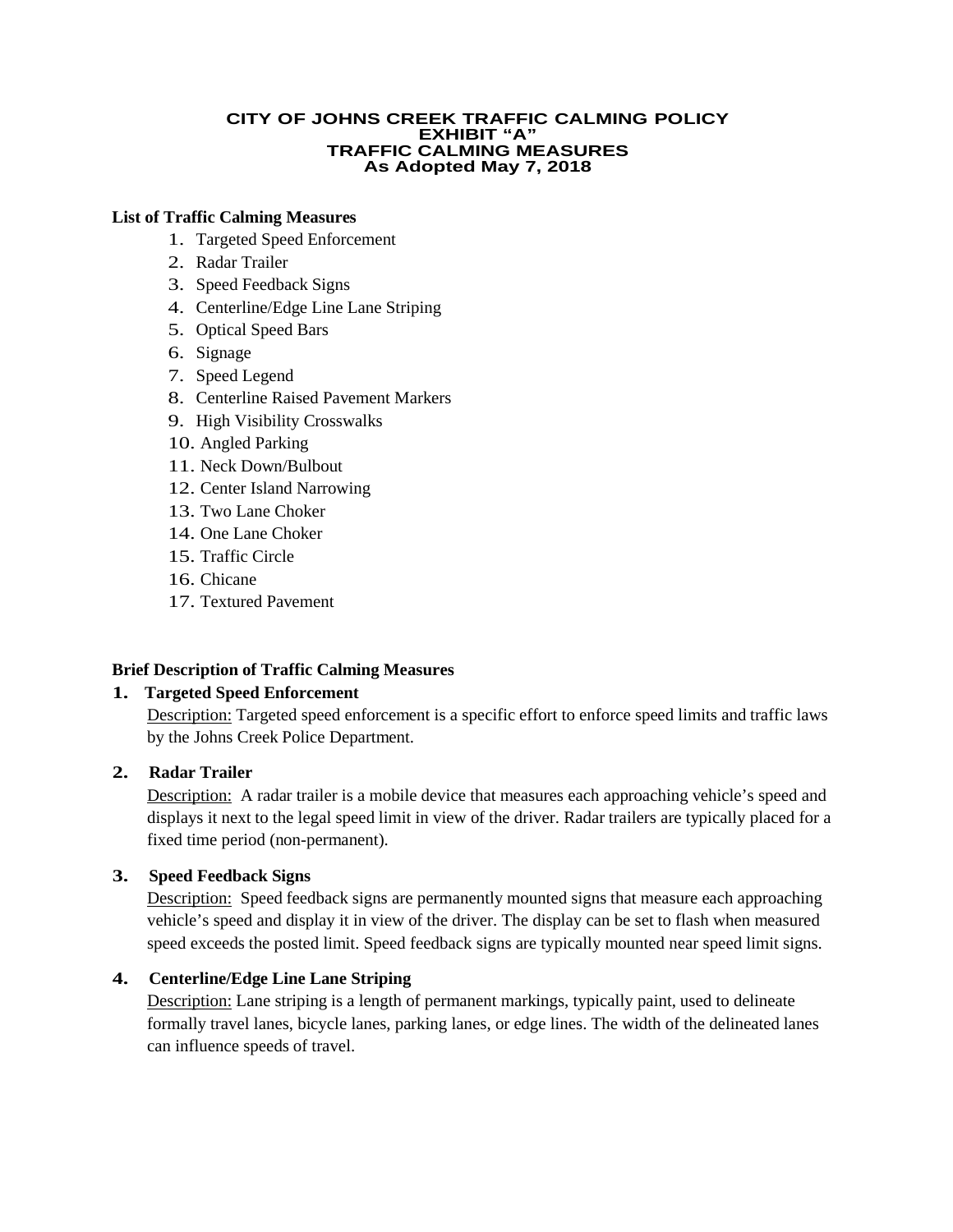## **5. Optical Speed Bars**

Description: Optical speed bars are a series of pavement markings, typically paint, either spaced at decreasing distances or narrowing the travel lanes to provide the impression of increased speed or narrower travel lanes.

# **6. Signage**

Description: Signage alerts drivers of various road or traffic conditions intended to calm traffic.

### **7. Speed Legend**

Description: Speed legends are numerals painted on the roadway indicating the current speed limit in miles per hour.

## **8. Centerline Raised Pavement Markers**

Description: Raised pavement markers (RPMs) are small bumps, including reflectors, lining the centerline or edge line of a roadway. RPMs are often used on curves where vehicles have a higher tendency to deviate outside of the proper lane.

## **9. High Visibility Crosswalks**

Description: High-visibility crosswalks use special marking patterns and/or raised reflectors to increase the visibility of a crosswalk.

## **10. Angled Parking**

Description: Angled parking reorients on-street parking spaces to a 45-degree angle reducing the width of the roadway available for travel lanes.

#### **11. Neck Down/Bulbout**

Description: Neck Down/Bulbouts are raised curb extensions that narrow the travel lane at intersections or mid-block locations.

# **12. Center Island Narrowing**

Description: Center island narrowings are raised islands located along the centerline of a street that narrow the travel lanes at that location. When fitted with a gap to allow pedestrians to walk through at a crosswalk, they are also called "pedestrian refuges."

#### **13. Two Lane Choker**

Description: Chokers are curbing extensions at mid-block that narrow a street. Chokers leave the street cross section with two lanes that are narrower than the normal cross section.

# **14. One Lane Choker**

Description: One-lane chokers narrow the roadway width such that there is only enough width to allow travel in one direction at a time. Cars approaching on one side must wait until all traffic in the other direction has cleared before proceeding.

#### **15. Traffic Circle**

Description: Traffic circles are raised islands, placed in intersections, around which traffic circulates. Traffic circles are used in conjunction with yield signs at the approaches of the traffic circle.